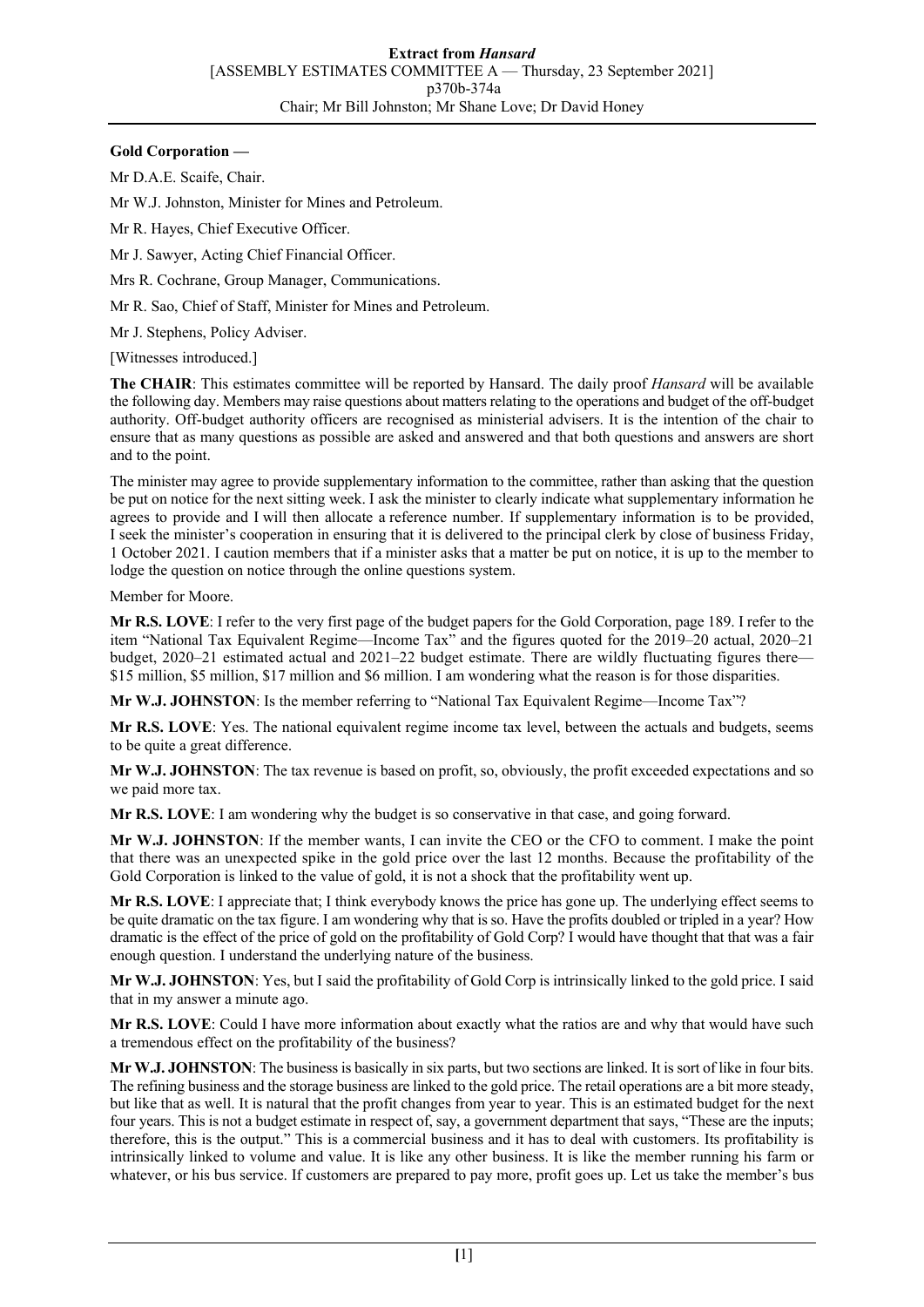service as an example. There are a whole series of fixed costs that do not relate to the number of customers. The last customer is always the most valuable customer. It is exactly the same for Gold Corp.

**Mr R.S. LOVE**: I understand that. Within the budget documents, for instance, there is an explanation of the effect of a particular dollar rise in the price of iron ore on royalties. I am trying to get an understanding of the business, which is owned by the state, and how intrinsically linked that is and what sensitivities there are to gold prices and to markets.

## [4.00 pm]

**Mr W.J. JOHNSTON**: It is not possible to do that; that is what I was trying to explain before. Let us take the sensitivity of iron ore in the budget papers. The government of Western Australia does not sell any iron ore, so that is about a sensitivity. If X changes because we get 7.5 per cent of the gross value, we multiply that figure by 7.5 to equal that. That is how we can do a budget estimate for the general government sector. But this is not the general government sector—there is no budget approval—so the sensitivity here is similar to a business. There are underlying commercial activities of the business that do not relate in the way that the member is describing because it is much more like a bus company than it is the royalty rates for iron ore. As I said, the royalty rates for iron ore equals the gross value multiplied by 7.5. If the price goes up, it is still multiplied by 7.5. This is a commercial business. Some of the costs are fixed and some are variable. Let us use the classic example of a supermarket that has a profit margin of one per cent of revenue. If that goes up to two per cent, the profit goes up by 100 per cent, not by one per cent. We are in the same position. If the price goes up, the profit jumps enormously because the costs are generally fixed.

**Mr R.S. LOVE**: I turn to page 192, "Asset Investment Program", and specifically "Computer Software Replacement Program", which, I think, is also known as the one-future program. Is that correct?

**Mr W.J. JOHNSTON**: The one-future project is about bringing together a whole range of activities of the business.

**The CHAIR**: Can I just clarify, member for Moore, in the table at the bottom of the page there are two line items one is "Computer Software Replacement Program" and the other is "One-Future Program". Is the member referring to one or both of those?

**Mr R.S. LOVE**: I am asking what the computer software replacement program has to do with the one-future program. I am asking what these two programs are.

**Mr W.J. JOHNSTON**: The computer software replacement program has nothing to do with the one-future project; it is the usual replacement that any business has of its IT suite.

**Mr R.S. LOVE**: Okay. I turn to the one-future program, which is what I want to talk about. The one-future program is the replacement of the enterprise resource planning system, which is the corporation's core financial computer system, and the development of a front-end, customer-facing ecommerce platform, which is nearing completion. Was the enterprise resource planning system also a front-end, customer-facing ecommerce platform? What was that system?

**Mr W.J. JOHNSTON**: Sorry; I do not know which system the member is referring to.

**Mr R.S. LOVE**: The enterprise resource planning system that is mentioned in the explanation about the one-future program.

**Mr W.J. JOHNSTON**: Where is that referred to?

**Mr R.S. LOVE**: It is listed on page 192 under "One-Future Program". I am trying to get an understanding of what the enterprise resource planning system does and what functionalities will be replaced.

**Mr W.J. JOHNSTON**: I will throw to the agency staff in a moment. It is exactly what it says on the page. I thought it was a pretty straightforward explanation. The one-future program is a key initiative designed to transform the corporation's technology capability to deliver products and services in a diverse and global precious metals market across the entire value chain. Underpinning this initiative is the need for a flexible and scalable integrated digital experience, ecommerce website and a stable and reliable enterprise resource planner. The program's key justification drivers are to replace the corporation's current enterprise resource planning solution, which is 15 years old, and its current websites, which are between 12 and 14 years old and subject to, unfortunately, regular outages.

**Mr R.S. LOVE**: As at 30 June this year, had \$42 million been spent on this program?

**Mr W.J. JOHNSTON**: If the member looks at page 192, the table at the bottom has the line item "One-Future Program" and the estimated expenditure to 30 June 2021 is in thousands of dollars and is rendered "42,843", which is \$42 843 000. That figure in the budget paper is a report of the current expenditure.

**Mr R.S. LOVE**: I take it that this program has been going on for a number of years. When did the program begin?

**Mr W.J. JOHNSTON**: I am advised that the program started in 2015.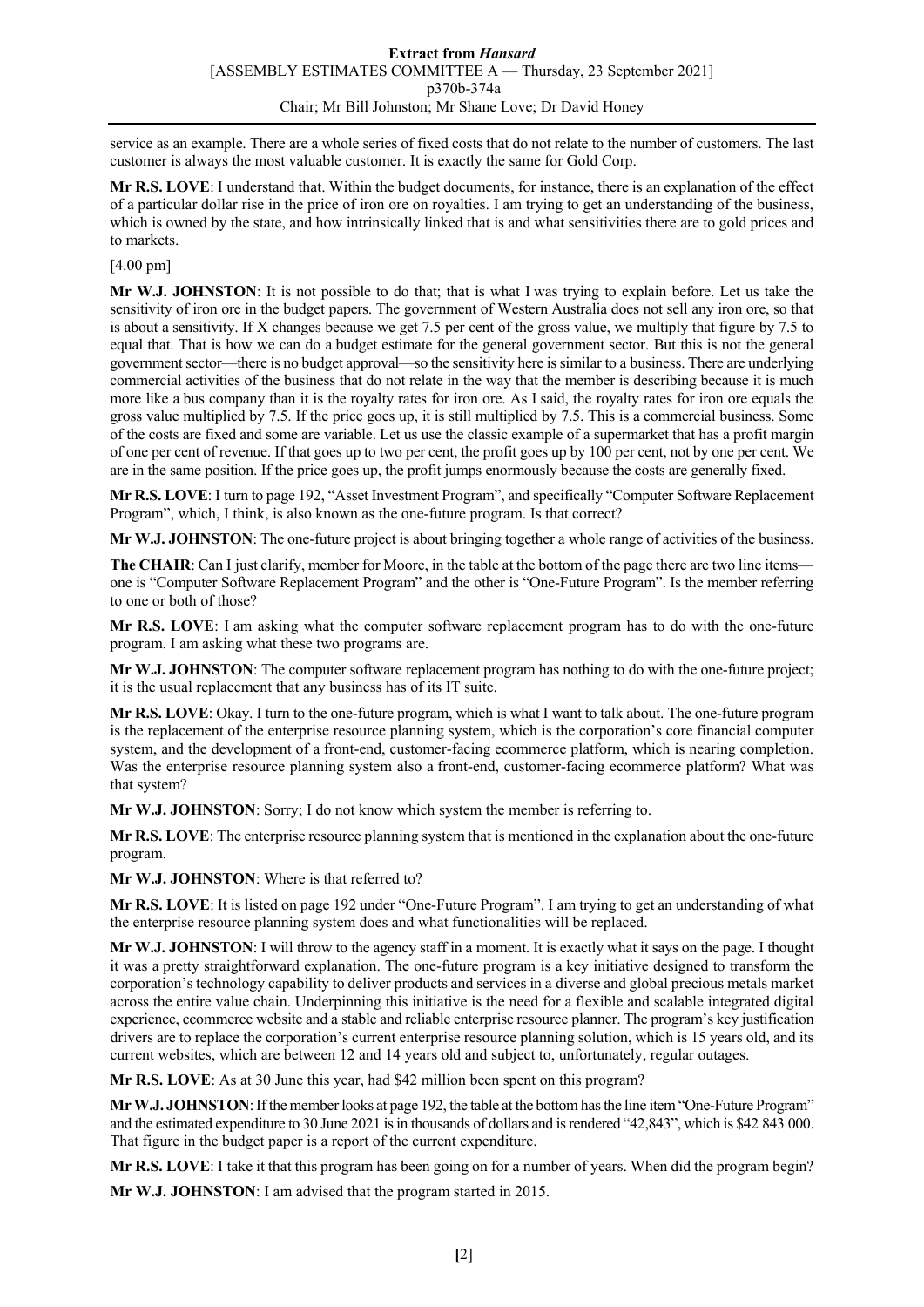## **Extract from** *Hansard* [ASSEMBLY ESTIMATES COMMITTEE A — Thursday, 23 September 2021] p370b-374a Chair; Mr Bill Johnston; Mr Shane Love; Dr David Honey

**Mr R.S. LOVE**: If it started in 2015, can the minister explain why the enterprise resource planning system that it replaced was not yet complete in 2015? In 2014–15, the budget papers for Gold Corporation listed the enterprise resource replacement program as getting underway in 2013. It then had a budget of \$7 million. It was still being built throughout 2014–15, 2015–16 and 2016–17, at which point it was then worth an estimated \$8 million. By the time we get to 2017–18, it is still listed as being built, with a budget of \$5 million attached to it. In 2018, the enterprise resource replacement program had an estimated total cost of \$19 million. In 2019–20, the one-future program appears in the budget documents with a total budgeted figure of \$31 million. Is the one-future program replacing the aforementioned enterprise resource planning system or has it morphed from the enterprise resource planning system? What is this going to cost because so far, by my calculations, we are up to \$84 million over this length of time for a computer program?

**Mr W.J. JOHNSTON**: What I can say is that in respect of the period that the member talked about when he mentioned the ERP, Hon Colin Barnett was the minister at the time. The member for Moore might seek to speak to him to find out what he was referring to in the budget papers. What I can tell the member is that the budget papers that I present show an estimated total cost in the table on page 192. The line item is "One-Future Program" and the estimated total cost is \$54 437 000. That is the total cost that this government is presenting. The member will have to ask Hon Colin Barnett about what he presented.

**Mr R.S. LOVE**: I stand to be corrected, but in the 2017–18 budget year, the minister was in government and the enterprise resource planning software replacement program was on the books with a \$20 million price tag and a budgeted figure of \$5 million. This has been going on through both governments. I am very concerned that we spent \$2 million in 2014–15 after \$3 million had already been spent. In 2015–16, another \$2.5 million was spent on this program. In 2016–17, another \$2 million was spent on the program and in 2017–18, another \$5 300 000 was spent on the program. In 2018–19, money was still being spent on the enterprise resource program. In 2019–20, we lost the enterprise resource planning software replacement program, which was replacing something, and we moved to the one-future program and \$10 million was spent on that program. There was \$8 million spent in 2020–21. How long is this going to go on for? This is ridiculous.

## [4.10 pm]

**Mr W.J. JOHNSTON**: Perhaps the member should read the budget papers. I refer again to the table at the bottom of page 192. It must be fortunate that I am now the minister because the last year of budget estimates for this issue is the current year, 2021–22, and there are dots on the out years. When the member asks when it will be completed, apparently it will be completed this year. I agree that there are issues there for Hon Colin Barnett to explain, but the good news for the member is that the estimated total cost is \$54.437 million. That is in the budget paper right there in front of him, which I have drawn to his attention a number of times. There is a budget estimate of \$11.594 million for the project in the 2021–22 financial year.

**Mr R.S. LOVE**: Can the minister tell me what software platform is being used in the interim? What enterprise resource planning software is being used?

**Mr W.J. JOHNSTON**: I have already answered that question. I read to the member exactly what I said on that topic a minute ago. I am happy to read out the exact same answer to him. I will make it clear: this is exactly what I said a few minutes ago. The one-future program is a key initiative designed to transform the corporation's technology capability to deliver products and services in a diverse and global precious metals market across the entire value chain. Underpinning this initiative is the need for a flexible and scalable integrated digital experience, ecommerce website and a stable and reliable enterprise resource planner. The program's key justification drivers are as follows: replacing the corporation's current ERP solution, which is 15 years old, and replacing the current websites, which are 12 to 14 years old. That is exactly the same answer I gave a few minutes ago.

**Mr R.S. LOVE**: The enterprise resource planning program that it says it is replacing is not 15 years old. It was still being built under the minister's government, as well as the previous government, as late as 2018–19. Far from being 15 years old, it is a few years old—three or four years old —

**Mr W.J. JOHNSTON**: I am sure that at some point the member is going to ask a question, but that is okay. I just make the point that I have answered his question. He is making an assertion based on no information. You tell me, member, how long has the website been in place?

**Mr R.S. LOVE**: I have no idea.

**Mr W.J. JOHNSTON**: Well, then, do not make an allegation —

**Mr R.S. LOVE**: I am not talking about the website. I am talking about the enterprise resource program that is being replaced.

**Mr W.J. JOHNSTON**: The member's questions are confusing.

**The CHAIR**: I am just going to call everyone to order. It is obviously up to the committee how it spends its time, but we have a little under 50 minutes remaining for this stage to be put. I am concerned that we may be pursuing